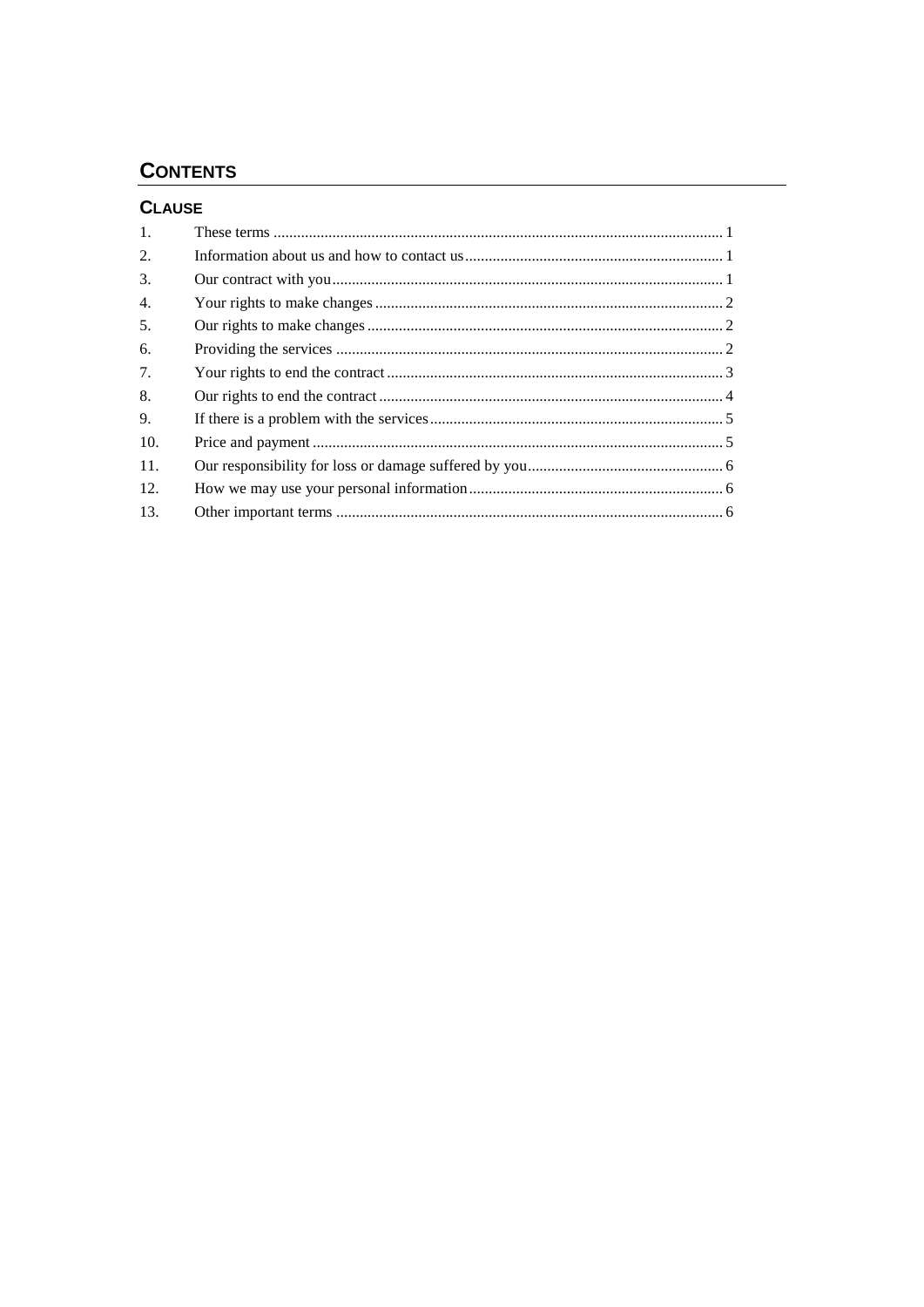## **OUR TERMS**

## **1. THESE TERMS**

- 1.1 **What these terms cover**. These are the terms and conditions on which we supply services to you.
- 1.2 **Why you should read them**. Please read these terms carefully, they tell you who we are, how we will provide services to you, how you and we may change or end the contract, what to do if there is a problem and other important information. If you think that there is a mistake in these terms, please contact us to discuss.

## **2. INFORMATION ABOUT US AND HOW TO CONTACT US**

- 2.1 **Who we are**. We are Harper Adams University (Charity Number 1147717) incorporated and registered in England and Wales with company number 8049710 whose registered office is at Harper Adams University, Edgmond, Newport, Shropshire, TF10 8NB. Our registered VAT number is 159144848.
- 2.2 **How to contact us**. You can contact us by telephoning 07970 327 956 or 07970 328 043 or by writing to us at Email: vetrehab@harper-adams.ac.uk Post: Veterinary Services Centre, Harper Adams University, Edgmond, Newport, Shropshire, TF10 8NB.
- 2.3 **How we may contact you**. If we have to contact you we will do so by telephone or by writing to you at the email address or postal address you provided to us at your time of registration
- 2.4 **"Writing" includes emails**. When we use the words "writing" or "written" in these terms, this includes emails.

## **3. OUR CONTRACT WITH YOU**

- 3.1 **How we will accept your business**. Our acceptance of your business will take place when we tell you that we are able to provide you with the services at which point a contract will come into existence between you and us.
- 3.2 **If we cannot accept your business**. If we are unable to accept your business, we will inform you of this and will not charge you for the services. This might be because of unexpected limits on our resources which we could not reasonably plan for or an unsatisfactory veterinary referral.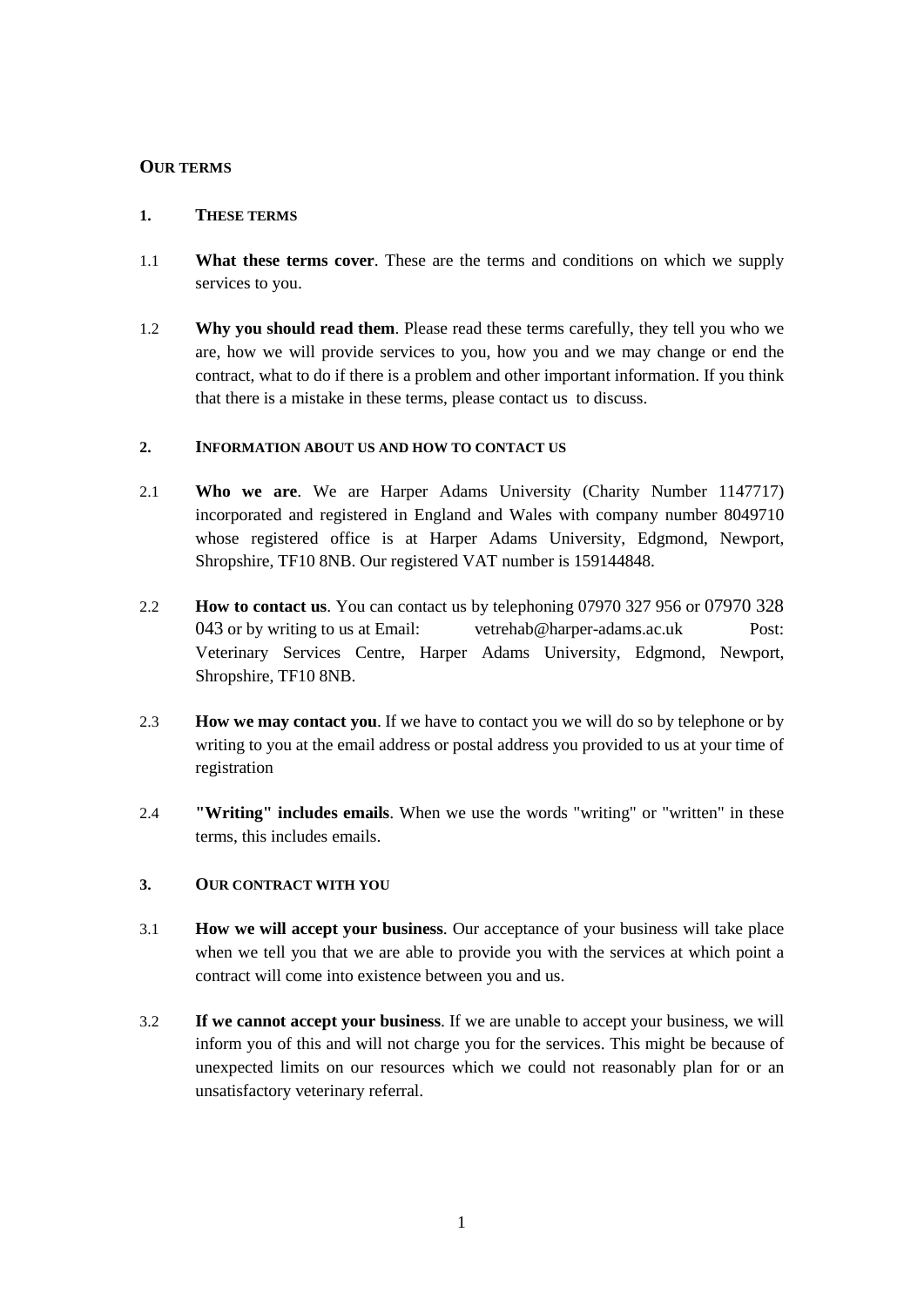## **4. YOUR RIGHTS TO MAKE CHANGES**

If you wish to make a change to the services please contact us. We will let you know if the change is possible. Please note that missed appointments and cancellations made with less than 24 hours' notice will still be charged in full. If it is possible we will let you know about any changes to the price of the services, their timing or anything else which would be necessary as a result of your requested change and ask you to confirm whether you wish to go ahead with the change.

## <span id="page-2-0"></span>**5. OUR RIGHTS TO MAKE CHANGES**

- 5.1 **Minor changes to the services**. We may change the services:
	- (a) to reflect changes in relevant laws and regulatory requirements and
	- (b) to implement minor technical adjustments and improvements. These changes will not affect your use of the services.
- <span id="page-2-1"></span>5.2 **More significant changes to the services and these terms**. In addition, as we informed you in the description of the services , we may make the following changes to these terms or the services, but if we do so we will notify you and you may then contact us to end the contract and receive a full refund before the changes take effect:
	- (a) An alternative therapist
	- (b) An alternative therapy

## **6. PROVIDING THE SERVICES**

- 6.1 **When we will provide the services**. We will supply the services to you from the date we accept your business until we have completed the services. The estimated completion date for the services is as discussed at our first appointment. OR until either you end the contract for the services as described in clause [7](#page-3-0) or we end the contract by written notice to you as described in clause [8.](#page-4-0)
- 6.2 **Students**. As Harper Adams University is an educational establishment, whilst all appointments are led by a qualified therapist, students will be present. However, no student will be left unsupervised.
- 6.3 **We are not responsible for delays outside our control**. If our performance of the services is affected by an event outside our control then we will contact you as soon as possible to let you know and we will take steps to minimise the effect of the delay. Provided we do this we will not be liable for delays caused by the event but if there is a risk of substantial delay you may contact us to end the contract and receive a refund for any services you have paid for but not received.
- 6.4 **If you do not allow us access to provide services**. If you have asked us to provide the services to you at your property and you do not allow us access to your property as arranged (and you do not have a good reason for this) we may charge you additional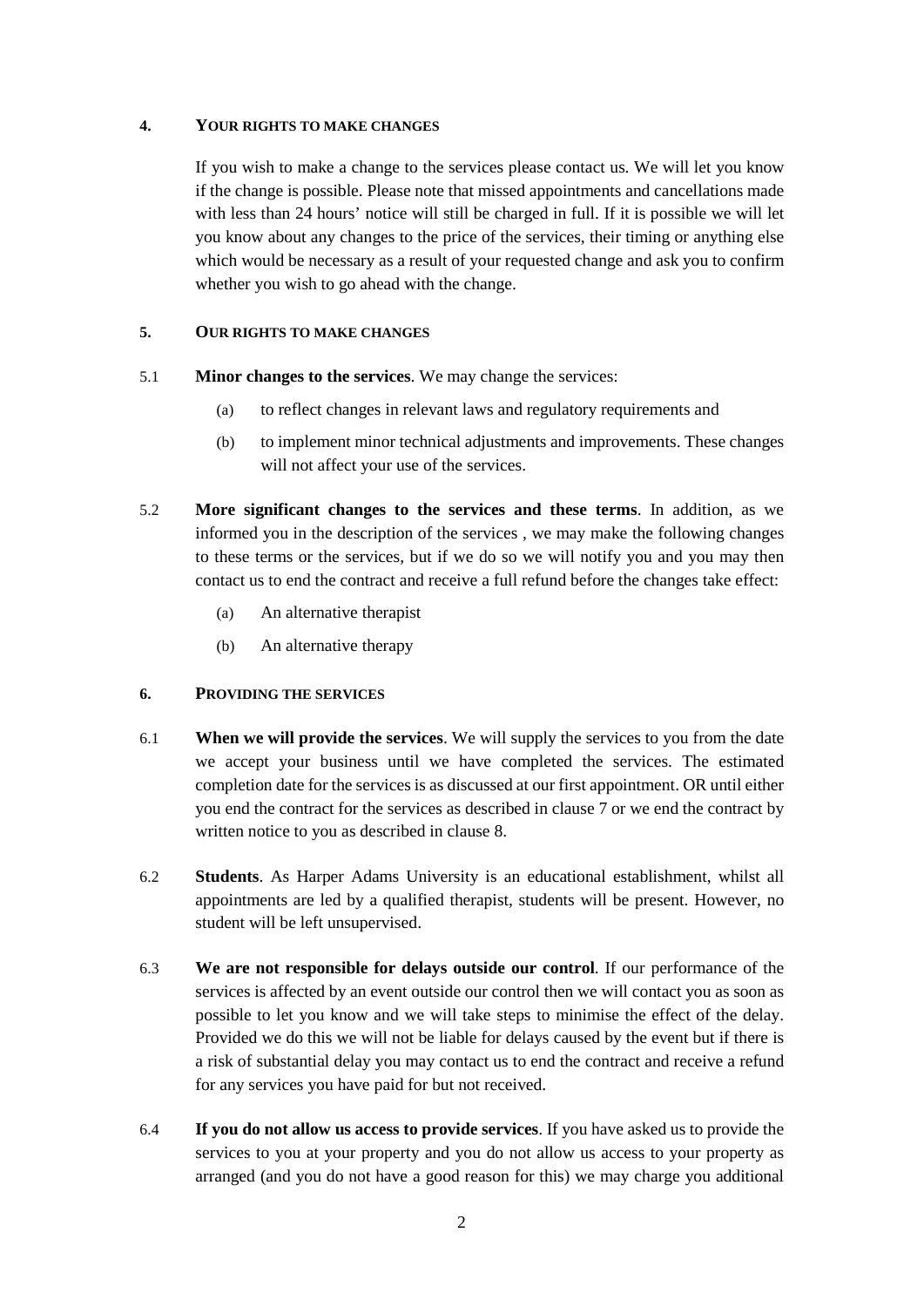costs incurred by us as a result. If, despite our reasonable efforts, we are unable to contact you or re-arrange access to your property we may end the contract and clause [7.3](#page-4-1) will apply.

- 6.5 **What will happen if you do not provide required information to us**. As we informed you in the description of the services , we will need certain information from you so that we can provide the services to you, for example, an acceptable veterinary referral form. We will contact you to ask for this information. If you do not, within a reasonable time of us asking for it, provide us with this information, or you provide us with incomplete or incorrect information, we may either end the contract (see clause [8.1\)](#page-4-2) or make an additional charge of a reasonable sum to compensate us for any extra work that is required as a result. We will not be responsible for providing the services late or not providing any part of them if this is caused by you not giving us the information we need within a reasonable time of us asking for it.
- 6.6 **Reasons we may suspend the services**. We may have to suspend the services to:
	- (a) deal with technical problems or make minor technical changes;
	- (b) update the services to reflect changes in relevant laws and regulatory requirements;
	- (c) make changes to the services as requested by you or notified by us to you (see clause [5\)](#page-2-0).
- 6.7 **Your rights if we suspend the services**. We will contact you in advance to tell you we will be suspending the services, unless the problem is urgent or an emergency. You may contact us to end the contract if we suspend the services, or tell you we are going to suspend them, in each case for a period of more than 3 weeks and we will refund any sums you have paid in advance for services not provided to you.
- 6.8 **We will suspend the services if you do not pay**. If you do not pay us for the services when you are supposed to (see clause 10) and you still do not make payment within 7 days of us reminding you that payment is due, we will suspend supply of the services until you have paid us the outstanding amounts. We will contact you to tell you we are suspending supply of the services. We will not suspend the services where you dispute the unpaid invoice.. We will not charge you for the services during the period for which they are suspended.

## <span id="page-3-0"></span>**7. YOUR RIGHTS TO END THE CONTRACT**

7.1 **You can always end the contract before the services have been supplied and paid for**. You may contact us at any time to end the contract for the services, but in some circumstances we may charge you certain sums for doing so, as described below. If less than 24 hours' notice has been given of cancellation of a session, the fees for that session will be due in full.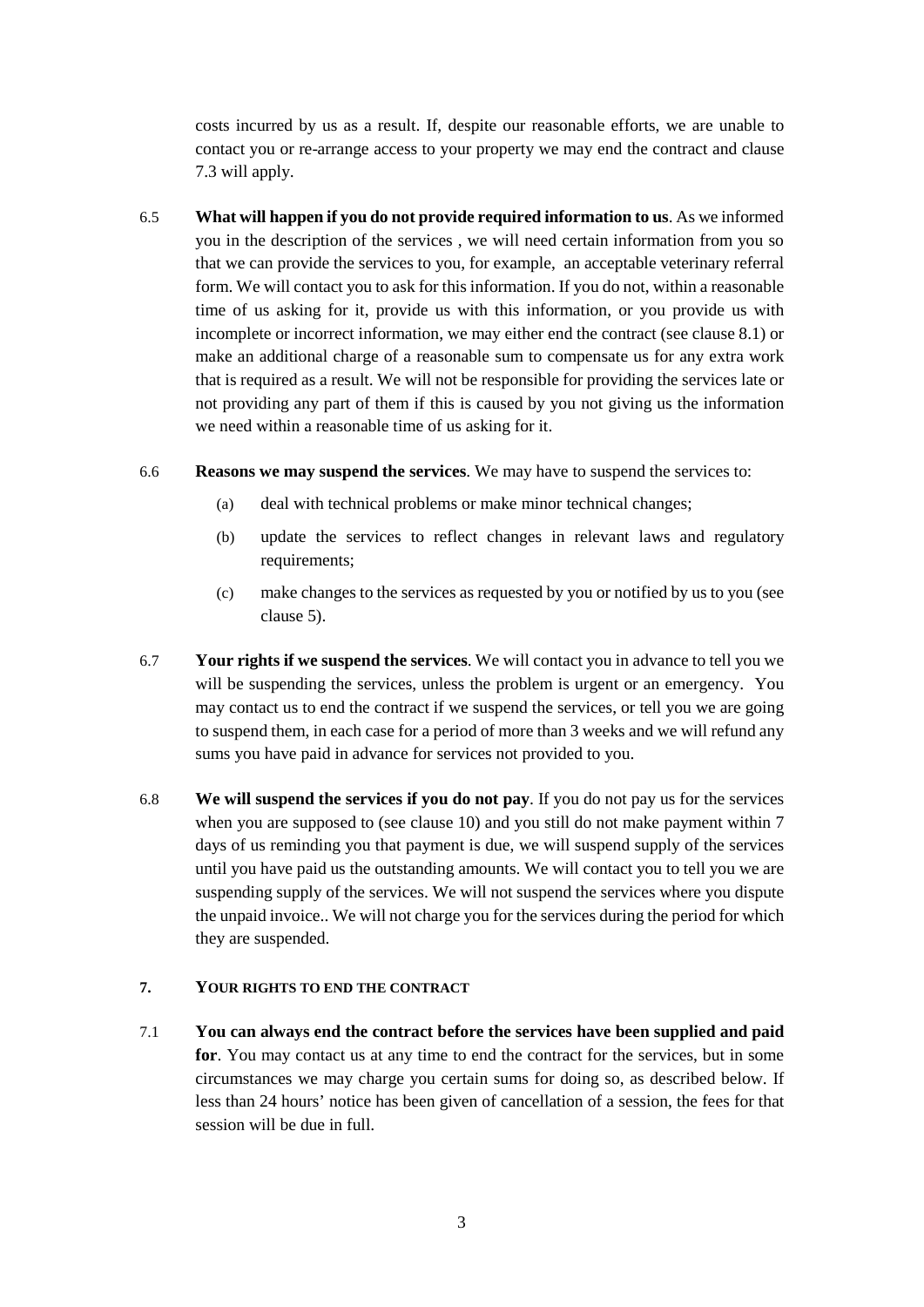- <span id="page-4-3"></span>7.2 **What happens if you have good reason for ending the contract**. If you are ending the contract for a reason set out at (a) to (e) below the contract will end immediately and we will refund you in full for any services which have not been provided or have not been properly provided. The relevant reasons are:
	- (a) we have told you about an upcoming change to the services or these terms which you do not agree to (see clause [5.2\)](#page-2-1);
	- (b) we have told you about an error in the price or description of the services you have ordered and you do not wish to proceed;
	- (c) there is a risk the services may be significantly delayed because of events outside our control;
	- (d) we suspend the services for technical reasons, or notify you are going to suspend them for technical reasons, in each case for a period of more than 3 weeks; or
	- (e) you have a legal right to end the contract because of something we have done wrong.
- <span id="page-4-1"></span>7.3 **What happens if you end the contract without a good reason**. If you are not ending the contract for one of the reasons set out in clause [7.2,](#page-4-3) the contract will end immediately but we may charge you compensation for the net costs we will incur as a result of your ending the contract.

## <span id="page-4-2"></span><span id="page-4-0"></span>**8. OUR RIGHTS TO END THE CONTRACT**

- 8.1 **We may end the contract if you break it**. We may end the contract at any time by writing to you if:
	- (a) you do not make any payment to us when it is due and you still do not make payment within 7 days of us reminding you that payment is due;
	- (b) you do not, within a reasonable time of us asking for it, provide us with information that is necessary for us to provide the services, for example, the required veterinary referral form];
	- (c) you do not, within a reasonable time, give us access to your property to enable us to provide the services to you; or
	- (d) your animal's health alters
	- (e) your animal's behaviour results in it being unsuitable for treatment.
	- Should a situation arise whereby it is deemed by the therapist that it is not safe to continue providing treatment either for the animal or anyone involved in providing the treatment, then we may end the contract immediately without the need for written confirmation.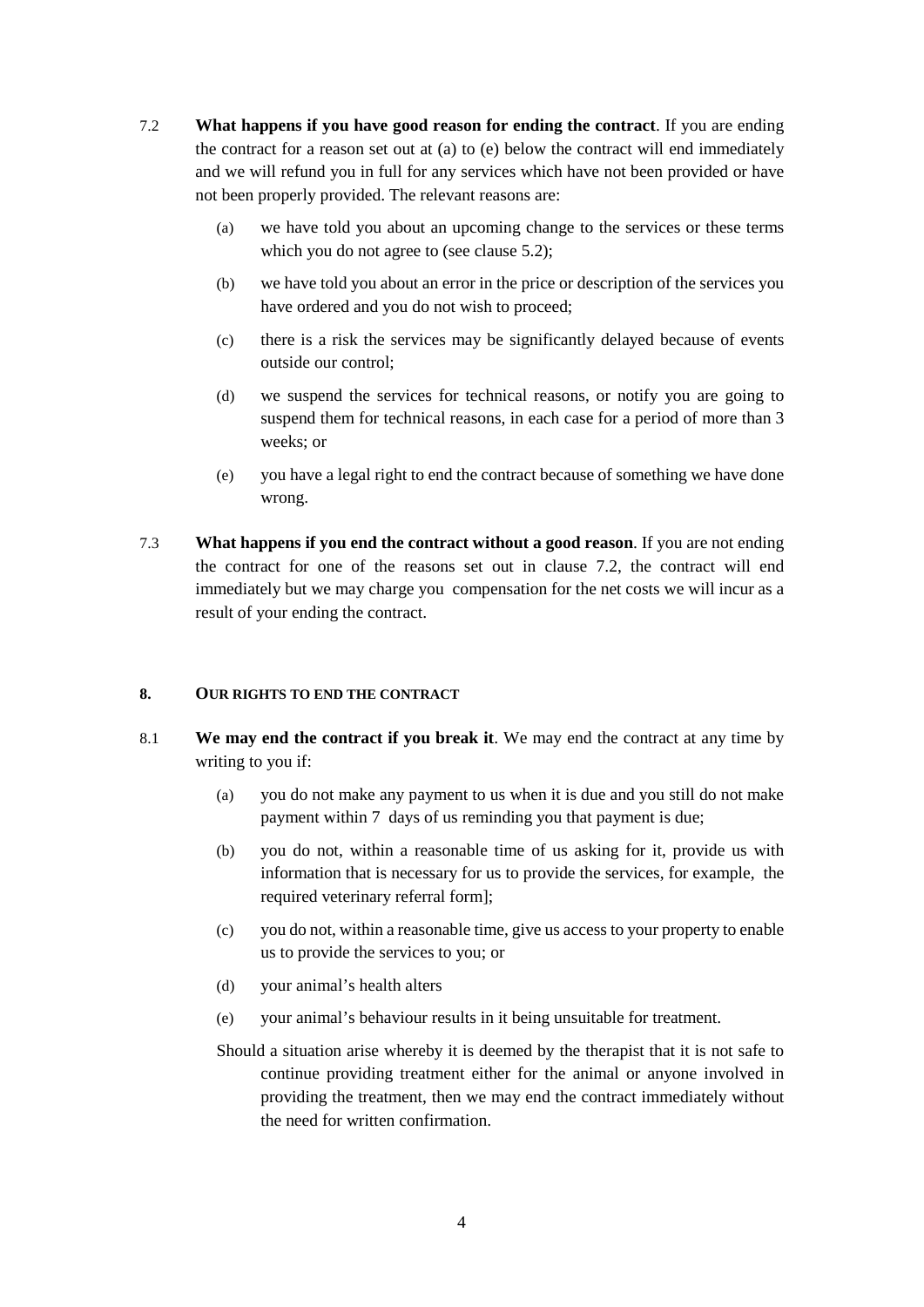- 8.2 **You must compensate us if you break the contract**. If we end the contract in the situations set out in clause [8.1](#page-4-2) we will refund any money you have paid in advance for services we have not provided but we may deduct or charge you £30 as compensation for the net costs we will incur as a result of your breaking the contract
- 8.3 **We may stop providing the services**. We may write to you to let you know that we are going to stop providing the services. We will let you know at least 1 week in advance of our stopping the services and will refund any sums you have paid in advance for services which will not be provided.

## **9. IF THERE IS A PROBLEM WITH THE SERVICES**

- 9.1 **How to tell us about problems**. If you have any questions or complaints about the services, please contact us. You can contact us by telephoning the vet physios on 07970 327 956 or 07970 328 043 or their manager Erica Martin on 01952 81 5218 or by writing to us at Email: vetrehab@harper-adams.ac.uk or Post: Veterinary Services Centre, Harper Adams University, Edgmond, Newport, Shropshire, TF10 8NB.[
- 9.2 **Summary of your legal rights**. See the information below for a summary of your key legal rights in relation to the services. Nothing in these terms will affect your legal rights.

## **Summary of your key legal rights**

This is a summary of your key legal rights. These are subject to certain exceptions. For detailed information please visit the Citizens Advice website www.adviceguide.org.uk or call 03454 04 05 06.

The Consumer Rights Act 2015 says:

- you can ask us to repeat or fix a service if it's not carried out with reasonable care and skill, or get some money back if we can't fix it.
- if you haven't agreed a price upfront, what you're asked to pay must be reasonable.
- if you haven't agreed a time upfront, it must be carried out within a reasonable time.

## **10. PRICE AND PAYMENT**

10.1 **Where to find the price for the services**. The price of the services which includes VAT will be the price set out in our Booking Appointments Sheet in force at the time we accept your business unless we have agreed another price in writing. We use our best efforts to ensure that the prices of services advised to you are correct.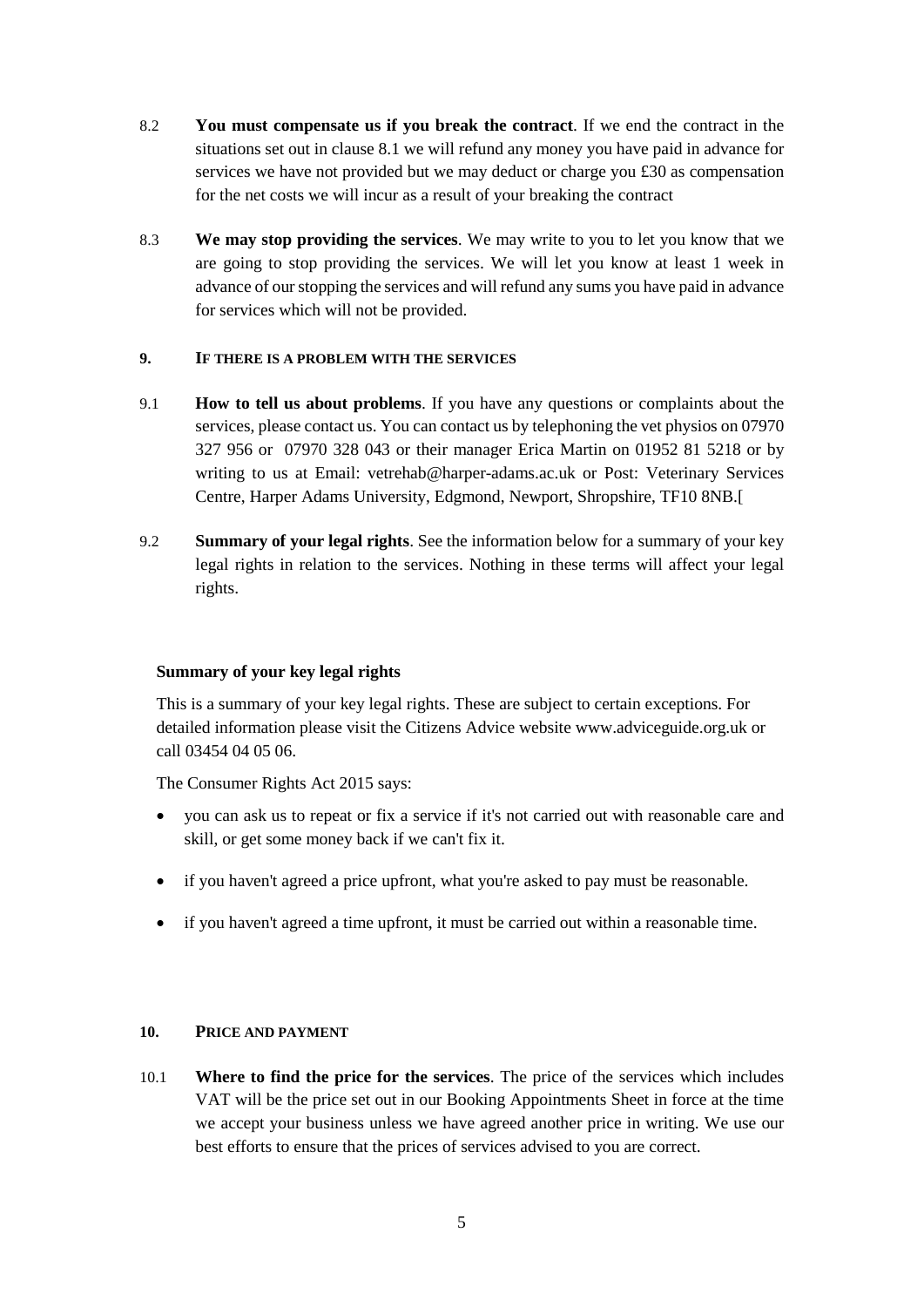- 10.2 **We will pass on changes in the rate of VAT**. If the rate of VAT changes between your order date and the date we provide the services, we will adjust the rate of VAT that you pay, unless you have already paid for the services in full before the change in the rate of VAT takes effect.
- 10.3 **When you must pay and how you must pay**. You must pay for the services at the time of delivery except for when a block discount booking has been made in which case payment is made on booking.

## **11. OUR RESPONSIBILITY FOR LOSS OR DAMAGE SUFFERED BY YOU**

- 11.1 **We are responsible to you for foreseeable loss and damage caused by us**. If we fail to comply with these terms, we are responsible for loss or damage you suffer that is a foreseeable result of our breaking this contract or our failing to use reasonable care and skill, but we are not responsible for any loss or damage that is not foreseeable or is not a result of our breaking this contract or our failing to use reasonable care. Loss or damage is foreseeable if either it is obvious that it will happen or if, at the time the contract was made, both we and you knew it might happen, for example, if you discussed it with us during the sales process.
- 11.2 **We are not liable for business losses**. We only supply the services for domestic and private use. If you use the services for any commercial, business or re-sale purpose we will have no liability to you for any loss of profit, loss of business, business interruption, or loss of business opportunity.

## **12. HOW WE MAY USE YOUR PERSONAL INFORMATION**

- 12.1 **How we will use your personal information**. We will use the personal information you provide to us to:
	- (a) provide the services;
	- (b) process your payment for such services; and
	- (c) if you agreed to this during the order process, to inform you about similar products that we provide, but you may stop receiving these communications at any time by contacting us.
- 12.2 **We will only give your personal information to third parties where the law either requires or allows us to do so**.
- **13. OTHER IMPORTANT TERMS**
- 13.1 **Nobody else has any rights under this contract.**This contract is between you and us. No other person shall have any rights to enforce any of its terms.
- 13.2 **If a court finds part of this contract illegal, the rest will continue in force**. Each of the paragraphs of these terms operates separately. If any court or relevant authority